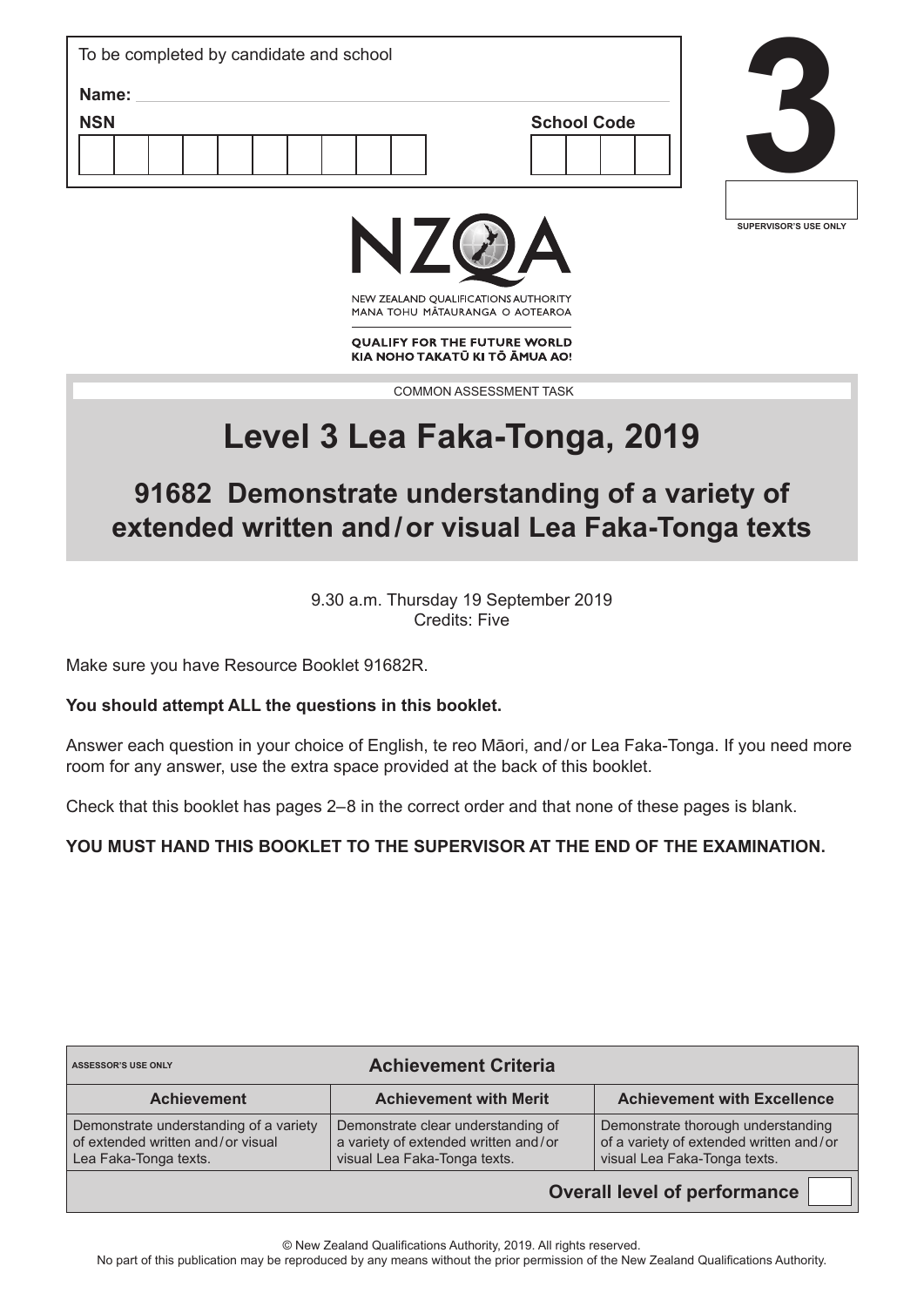## **FIRST TEXT:** *Lipooti***/Report**

Read the report on "Pre-schoolers and screentime" on pages 2 and 3 of the resource booklet. Use it to answer Question One.

*Lau 'a e lipooti fekau'aki mo e longa'i fanauˊ akoteu pea mo e lahi 'enau sio faivaˊ 'i he peesi 2 mo e 3 'o e pepa 'oku hā ai 'a e 'u konga tohiˊ. Ngāue'aki ia ke tali 'a e Fehu'i 'Uluakiˊ.*

#### **QUESTION ONE**

(a) Describe the important findings of the study. *Fakamatalaʻi 'a e ngaahi meʻa mahuʻinga naʻe 'iloʻi 'e he savea?* **ASSESSOR'S USE ONLY**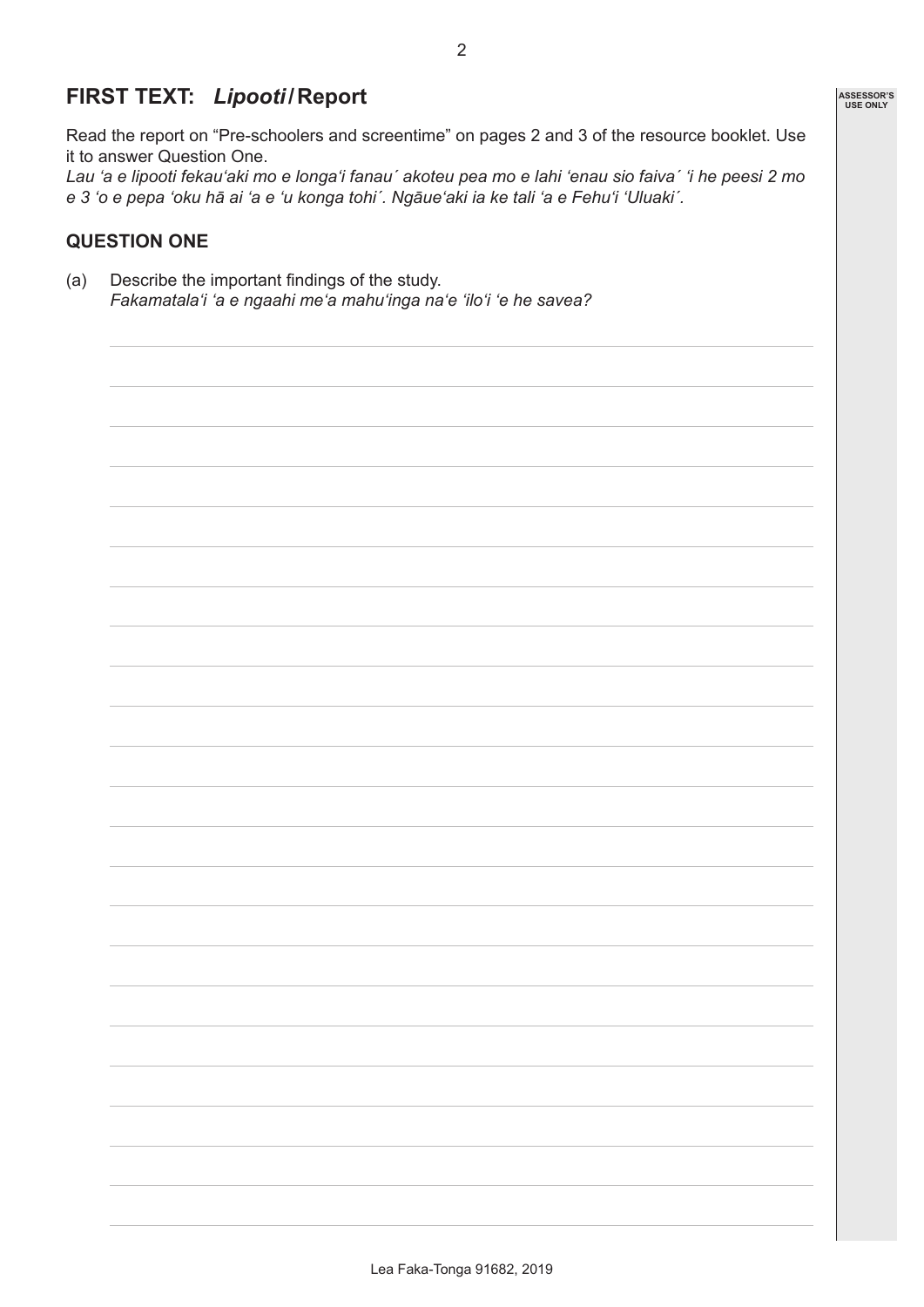(b) What advice would you give parents of pre-schoolers regarding the use of screens? Use the text to justify your advice. **ASSESSOR'S USE ONLY**

*Ko e hā ha'o fale'i ki he ngaahi mātu'aˊ fekauʻaki mo hono ngāueʻaki e sio faiva he tekinolosia fakaʻilekitulōnika 'e he longaʻi fānauˊ akoteu? Ngāueʻaki e fakamatala mei he konga tohiˊ ke fakatonuhiaʻi hoʻo faleʻiˊ.*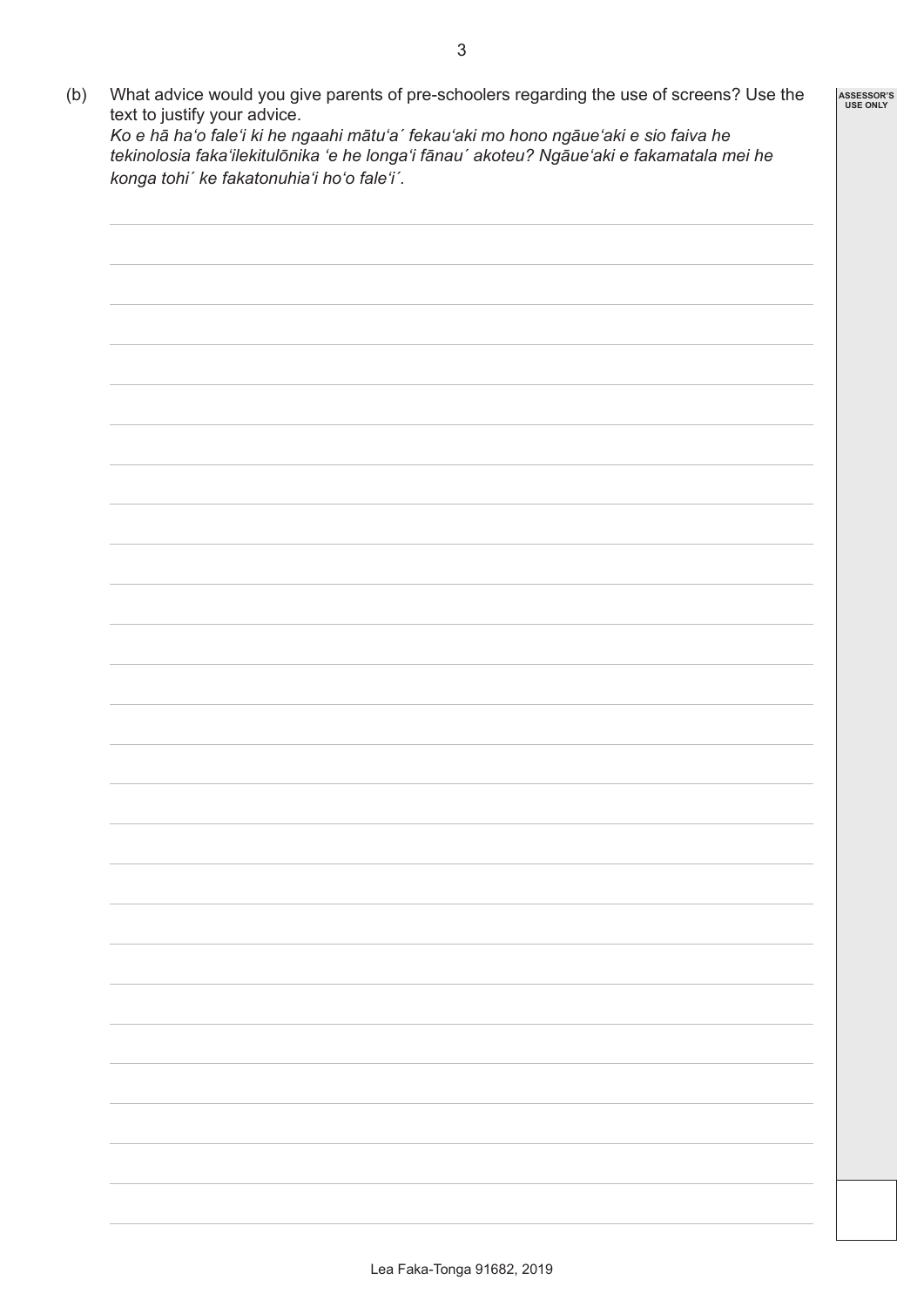#### **SECOND TEXT:** *Ongoongo***/Newspaper report**

Read the newspaper report on pages 4 and 5 of the resource booklet. Use it to answer Question Two.

*Lau 'a e ongoongo mei he nusipepaˊ 'i he peesi 4 mo e 5 'o e pepa 'oku hā ai 'a e 'u konga tohiˊ. Ngāueʻaki ia ke tali 'a e Fehuʻi Uaˊ.*

#### **QUESTION TWO**

(a) What does the report say about the working conditions of clothing workers in Bangladesh? *Ko e hā e lau 'a e nusipepa ki he kau ngāue vala mei Bangladesh?*

| Wages/Vahe: Note: Note: Note: Note: Note: Note: Note: Note: Note: Note: Note: Note: Note: Note: Note: Note: No |
|----------------------------------------------------------------------------------------------------------------|
|                                                                                                                |
| ,我们也不能会有什么。""我们的人,我们也不能会有什么?""我们的人,我们也不能会有什么?""我们的人,我们也不能会有什么?""我们的人,我们也不能会有什么?""                              |
|                                                                                                                |
|                                                                                                                |
|                                                                                                                |
|                                                                                                                |
|                                                                                                                |
|                                                                                                                |
|                                                                                                                |

**ASSESSOR'S USE ONLY**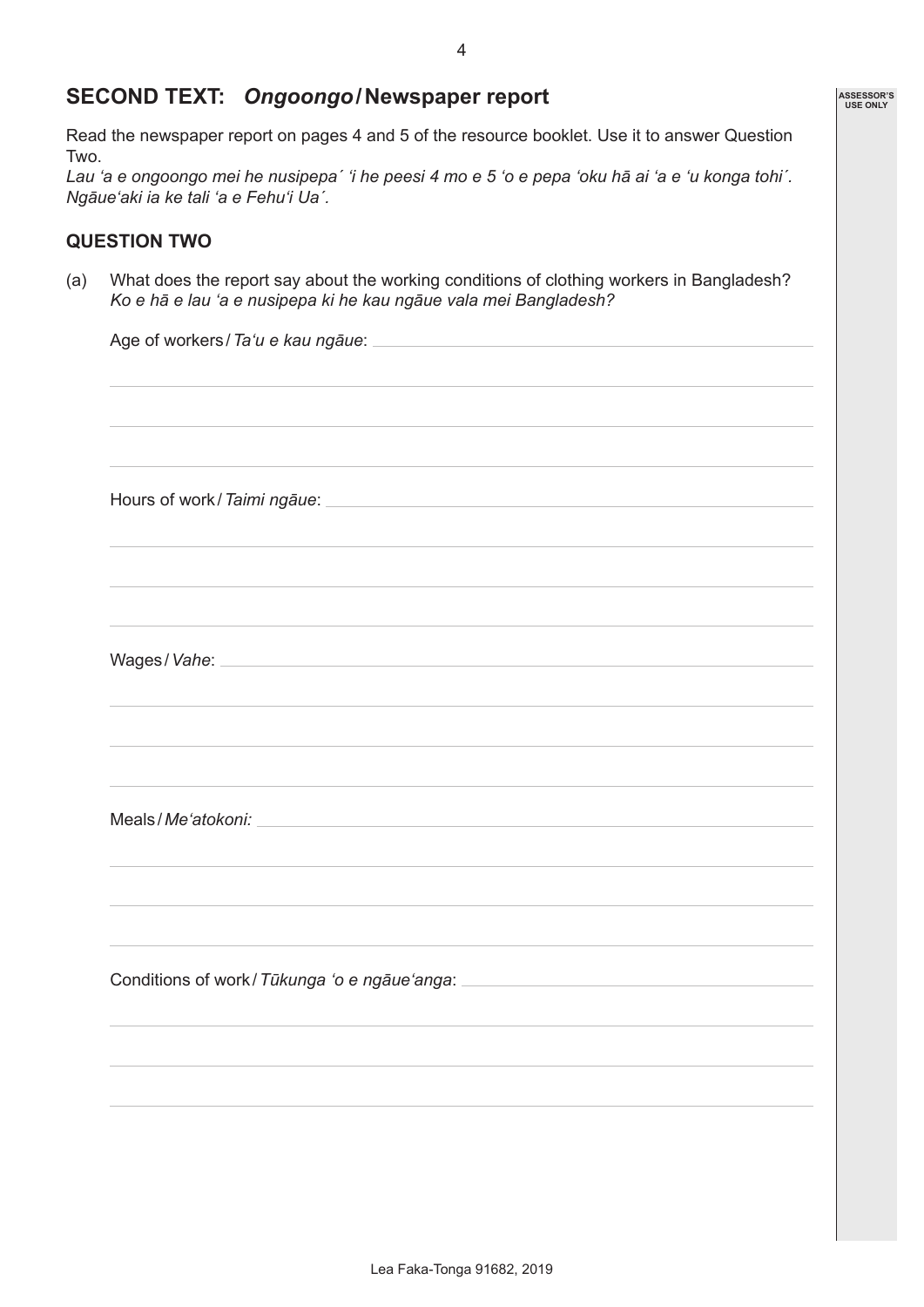- **ASSESSOR'S USE ONLY**
- (b) Explain the additional responsibilities and difficulties facing young female factory workers. *Fakamatalaʻi 'a e ngaahi fatongia naʻe tānaki mai pea mo e ngaahi faingataʻa naʻe fehangahangai mo e kau finemui ngāueˊ.*



(c) How does the writer suggest young New Zealanders could improve conditions for factory workers in places such as Bangladesh? *Ko e hā 'a e founga naʻe fokotuʻu mai 'e he faiongoongo 'o e Nusipepaˊ, ke fai 'e he toʻutupu Nuʻu Silaˊ ke fakalakalaka ai e tūkunga ngāue 'a e kakai 'oku 'i he fale ngāue 'i he ngaahi fonua hangē ko Bangladesh?*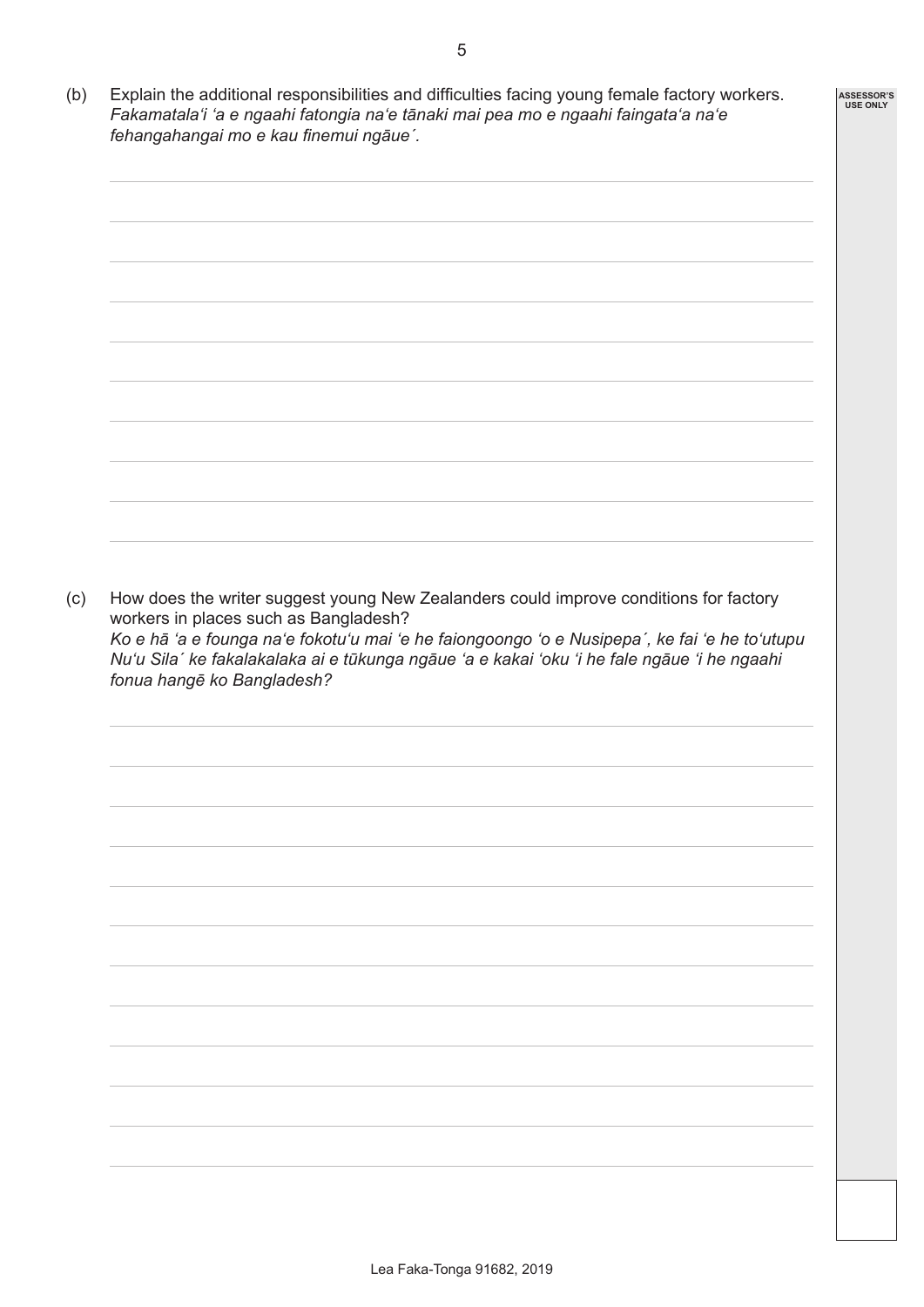### **THIRD TEXT:** *Tālanga***/Discussion**

Read the discussion of the New Zealand seasonal worker scheme for the Pacific Islands on pages 6 and 7 of the resource booklet. Use it to answer Question Three. *Lau 'a e tālanga fekau'aki mo e Polokalama ngāue faka-fa'ahita'u 'a Nu'u Sila ma'ae Pasifikiˊ 'i he peesi 6 mo e 7 'o e pepa 'oku hā ai 'a e 'u konga tohiˊ. Ngāue'aki ia ke tali 'a e Fehu'i Toluˊ.*

#### **QUESTION THREE**

(a) Why was the seasonal worker scheme started in New Zealand? *Ko e hā e ʻuhinga naʻe fokotuʻu ai e Polokalama ngāue fakafaʻahitaʻu 'a Nuʻu Sila?*

(b) Was the scheme successful? If so, who benefited from it? *'Oku ke pehē naʻe ola lelei 'a e polokalama ngāueˊ ni? Kapau naʻe 'io, ko hai naʻe kaunga lelei kiai?*

**ASSESSOR'S USE ONLY**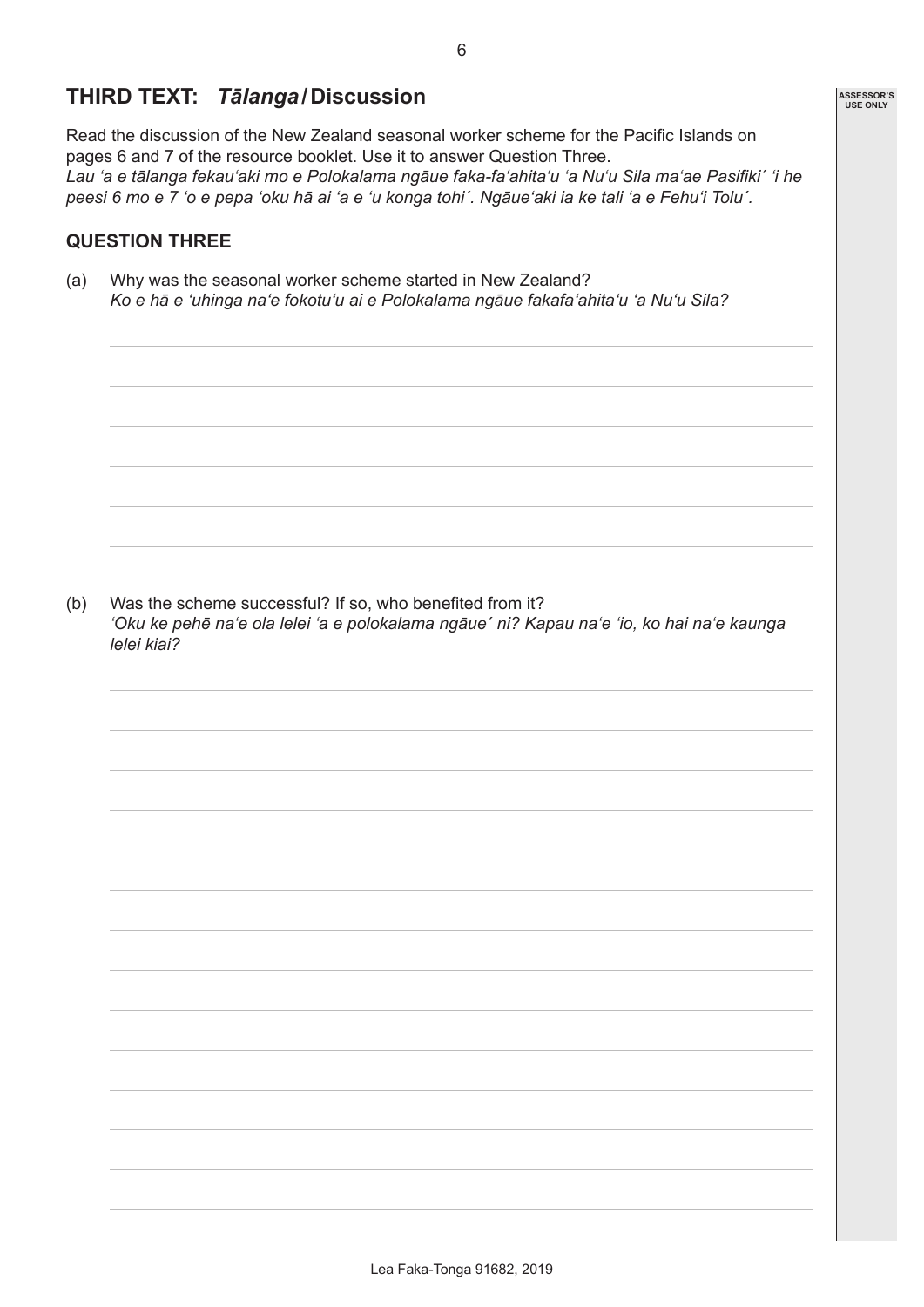(c) How could this scheme be improved to benefit the people of the Pacific more? Explain and

**ASSESSOR'S USE ONLY**

provide examples to support your answer. *'E anga fēfē hano toe fakaleleiʻi e polokalamaˊ ni ke toe leleiange ki he kakai 'o e Pasifiki? Fakamatalaʻi hoʻo taliˊ pea 'omai mo ha fakatātā ke fakamahino 'aki hoʻo taliˊ.*